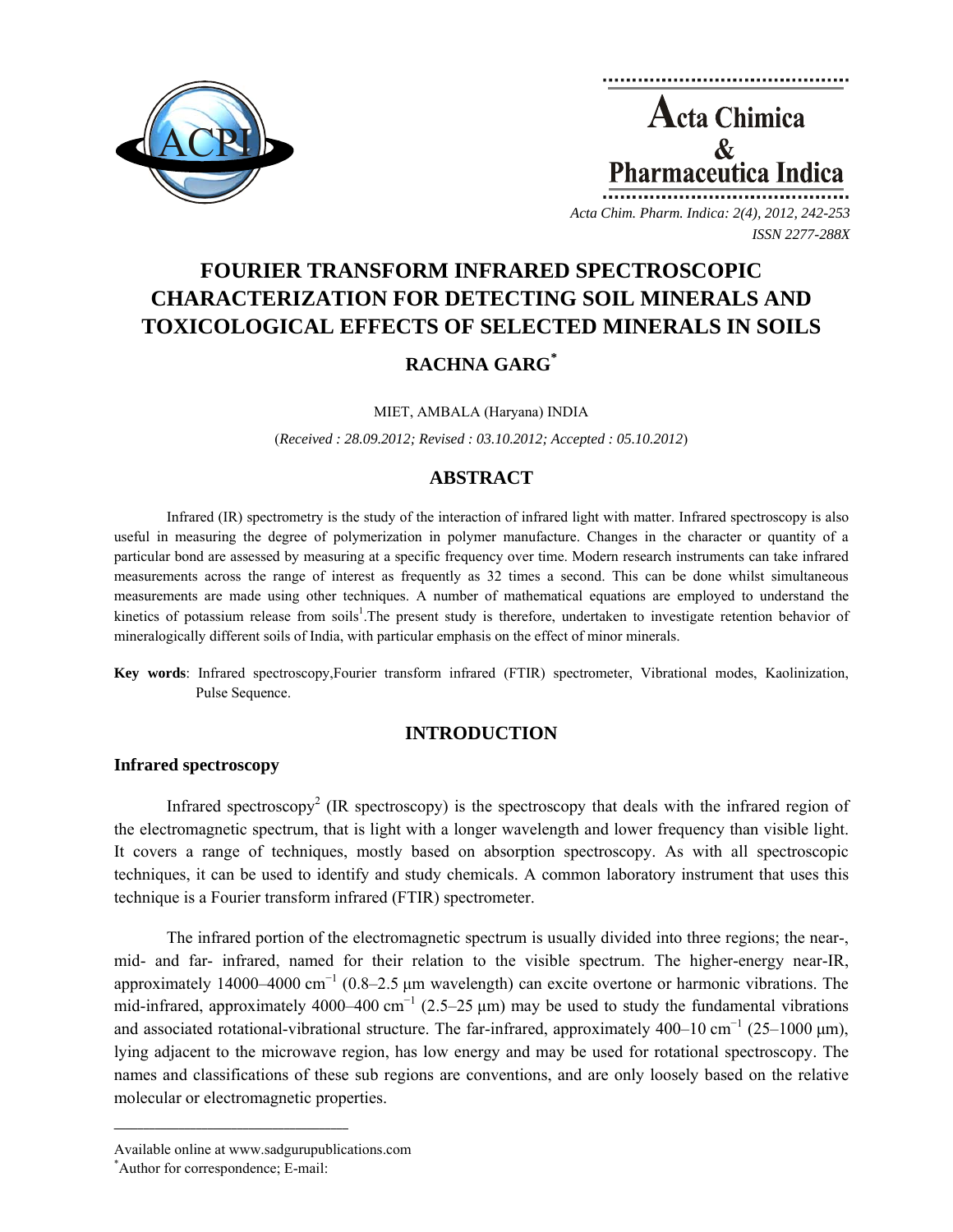#### **Concept**

Infrared spectroscopy exploits the fact that molecules absorb specific frequencies that are characteristic of their structure. These absorptions are resonant frequencies, i.e. the frequency of the absorbed radiation matches the frequency of the bond or group that vibrates. The energies are determined by the shape of the molecular potential energy surfaces, the masses of the atoms, and the associated vibronic coupling.

In particular, in the Born–Oppenheimer and harmonic approximations, i.e. when the molecular Hamiltonian corresponding to the electronic ground state can be approximated by a harmonic oscillator in the neighborhood of the equilibrium molecular geometry, the resonant frequencies are determined by the normal modes corresponding to the molecular electronic ground state potential energy surface. Nevertheless, the resonant frequencies can be in a first approach related to the strength of the bond, and the mass of the atoms at either end of it. Thus, the frequency of the vibrations can be associated with a particular bond type.

#### **Number of vibrational modes**

In order for a vibrational mode in a molecule to be "IR active," it must be associated with changes in the dipole. A permanent dipole is not necessary, as the rule requires only a change in dipole moment.

A molecule can vibrate in many ways, and each way is called a vibrational mode*.* For molecules with N atoms in them, linear molecules have  $3N - 5$  degrees of vibrational modes, whereas nonlinear molecules have 3N – 6 degrees of vibrational modes (also called vibrational degrees of freedom). As an example H<sub>2</sub>O, a non-linear molecule, will have  $3 \times 3 - 6 = 3$  degrees of vibrational freedom, or modes.

Simple diatomic molecules have only one bond and only one vibrational band. If the molecule is symmetrical, e.g.  $N_2$ , the band is not observed in the IR spectrum, but only in the Raman spectrum. Asymmetrical diatomic molecules, e.g. CO, absorb in the IR spectrum. More complex molecules have many bonds, and their vibrational spectra are correspondingly more complex, i.e. big molecules have many peaks in their IR spectra.

The atoms in a  $CH<sub>2</sub>$  group, commonly found in organic compounds, can vibrate in six different ways: symmetric and anti symmetric stretching, scissoring, rocking, wagging and twisting.

#### **Literature review**

Recent assessments of the ecosystem service functions of soils and their importance for global sustainability underscore the importance of sustainable management of soil resources for present and future societal welfare<sup>3</sup>. However, a fundamental challenge to managing soils, especially in Africa, is the lack of appropriate approaches and tools for reliable case definition of poor or degraded soils that would permit diagnostic screening for spatially explicit targeting of management interventions. The dynamics of soil quality change is well documented. It is observed that agricultural land continues to loose carbon at successively lower rates with time, approximating a low steady state after 30 to 50 years conceptualizing a nonlinear trajectory for changes in ecosystem carbon stocks after disturbance or degradation. It is illustrated that changes in exchangeable K over time when no amendments are applied can be depicted theoretically as a nonlinear decline trajectory<sup>4</sup>. At the landscape level, the existence of multiple soil condition states (fertility gradients) present a great opportunity for the development of spatially explicit case definitions for poor soils. Using multiple soil condition states as a basis for case definition to define degraded and non-degraded soils is contingent upon portable testing and large area diagnostic screening methods that are sensitive to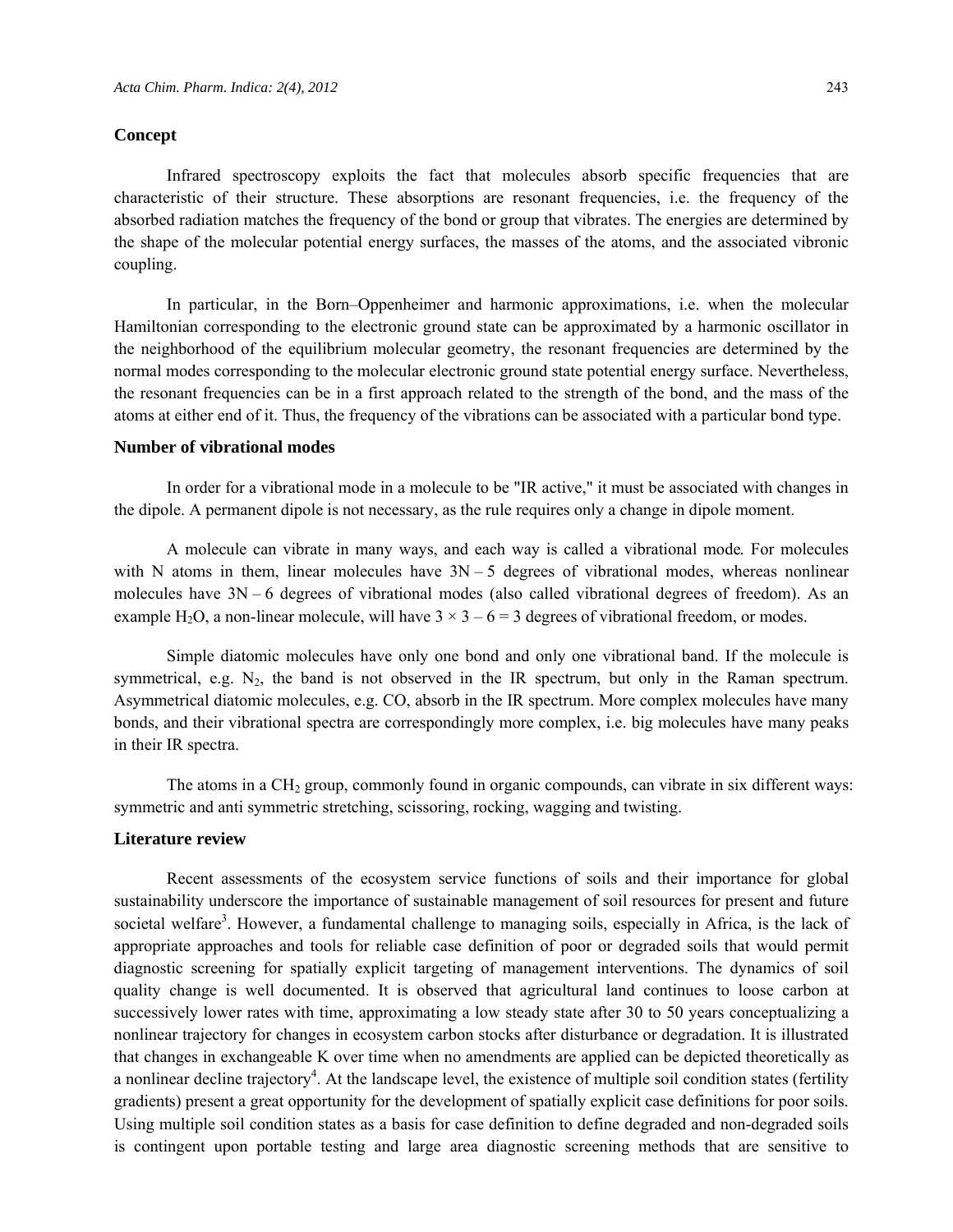management-induced differences in soil attributes. Soil testing using conventional laboratory methods carry prohibitive costs (both time and effort) and hence not suitable for rapid testing and diagnostic screening at large spatial scales. Furthermore, soil is a complex, multivariate assemblage of correlated and interacting constituents that is simultaneously exposed to degradation. Effective management of soil resources is therefore unlikely to be successful if based on individual soil property dynamics studied using conventional laboratory analytical methods<sup>5-6</sup>. There is need for novel analytical methods that recognize that soil is a system comprised of correlated constituents whose dynamics must be monitored simultaneously. Recent advances in soil analysis demonstrate that diffuse reflectance spectroscopy is a robust analytical technique suited for rapid and simultaneous analysis of biological, chemical and physical attributes of soil. Using wavelength ranges in the visible (VIS,  $0.4-0.7$  µm), the near infrared (NIR,  $0.7-2.5$  µm) and the mid infrared (MIR, 2.5–25 μm) researchers have successfully predicted several soil fertility parameters including organic carbon (SOC), inorganic carbon, total nitrogen (TN), cation exchange capacity (CEC), pH, potassium (K), magnesium(Mg), calcium (Ca), zinc (Zn), iron (Fe), and manganese (Mn) with various levels of prediction accuracy<sup>7</sup>. The potential of diffuse reflectance spectroscopy as a robust technique for rapid and simultaneous prediction of a suit of soil properties is clear. However, the challenge is to move the application of spectroscopy toward a diagnostic screening tool that can aid the development of reliable spectral case definition to characterize soil health for agricultural and environmental management at the farm and landscape level. This pointed to the potential of soil spectroscopy for risk based assessment of the effects of land use and land management on soil condition<sup>8</sup>. A spectral screening test was used to "harden" a case definition of soil erosion status in Kenya based on subjective visual field assessments<sup>9</sup>. The spectral fertility index and used it to investigate effects of land use and time since forest conversion on soil condition in Madagascar<sup>10</sup>. Such approaches need validation more widely, especially to test the application of reflectance spectroscopy for detection of management-induced changes in soil condition and for case definition of poor or degraded soils. In this study we apply a proportional odds logistic regression model to uncover the inherent spectral structure of soils drawn from a tropical forest-cropland chronosequence in Kenya. Discriminant analysis was used to compute linear mathematical functions to classify new, unclassified data, into the respective soil condition classes<sup>11-12</sup>. This paper proposes a framework for the use of infrared spectroscopy as a tool for:

(i) Building spectrally based soil condition classes; (ii) Spectral case definition of poor soils, leading to case classification of unknown samples; and (iii) Estimating the probability of a soil sample belonging in a soil condition class (corresponding to the decision nodes illustrated in Fig. 1). The objectives of this study were to: (i) Evaluate the ability of near infrared spectroscopy to detect changes in soil properties across a forest-cropland chronosequence; and (ii) Develop a heuristic scheme for the application of infrared spectroscopy as a tool for case definition and diagnostic screening of soil condition for agricultural and environmental management.

#### **Need of the study**

Infrared spectroscopy is a simple and reliable technique widely used in both organic and inorganic chemistry, in research and industry. It is used in quality control, dynamic measurement, and monitoring applications such as the long-term unattended measurement of  $CO<sub>2</sub>$  concentrations in greenhouses and growth chambers by infrared gas analyzers.

It is also used in forensic analysis in both criminal and civil cases, for example in identifying polymer degradation. It can be used in detecting how much alcohol is in the blood of a suspected drunk driver measured as  $1/10,000 \text{ g/mL} = 100 \text{ µg/mL}$ .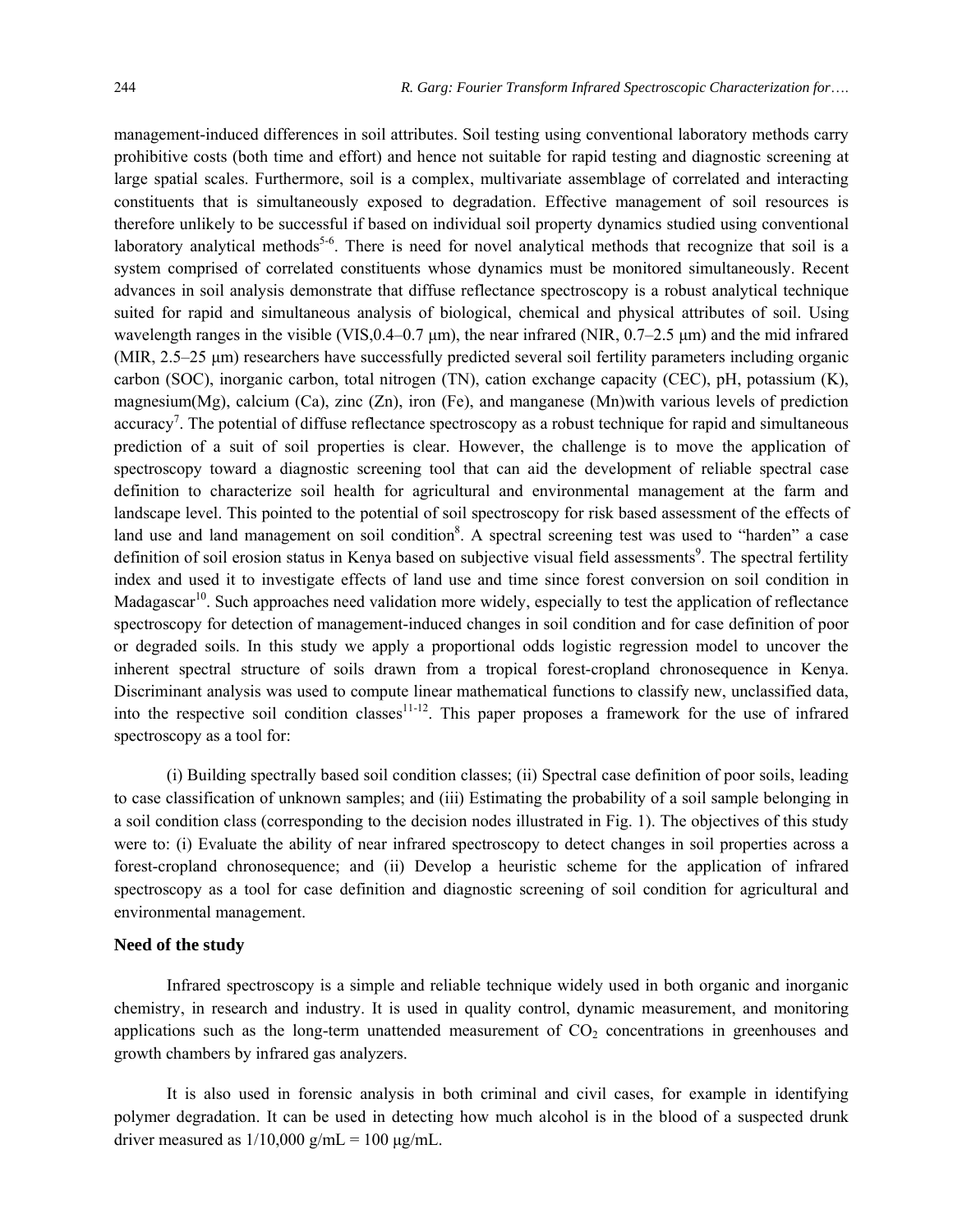A useful way of analyzing solid samples without the need for cutting samples uses ATR or attenuated total reflectance spectroscopy. Using this approach, samples are pressed against the face of a single crystal. The infrared radiation passes through the crystal and only interacts with the sample at the interface between the two materials.

With increasing technology in computer filtering and manipulation of the results, samples in solution can now be measured accurately (water produces a broad absorbance across the range of interest, and thus renders the spectra unreadable without this computer treatment).

Some instruments will also automatically tell you what substance is being measured from a store of thousands of reference spectra held in storage.

Infrared spectroscopy is also useful in measuring the degree of polymerization in polymer manufacture. Changes in the character or quantity of a particular bond are assessed by measuring at a specific frequency over time. Modern research instruments can take infrared measurements across the range of interest as frequently as 32 times a second. This can be done whilst simultaneous measurements are made using other techniques. This makes the observations of chemical reactions and processes quicker and more accurate.

## **Two-dimensional IR**

Two-dimensional infrared correlation spectroscopy analysis is the application of 2D correlation analysis on infrared spectra. By extending the spectral information of a perturbed sample, spectral analysis is simplified and resolution is enhanced. The 2D synchronous and 2D asynchronous spectra represent a graphical overview of the spectral changes due to a perturbation (such as a changing concentration or changing temperature) as well as the relationship between the spectral changes at two different wave numbers.

Pulse Sequence used to obtain a two-dimensional Fourier transform infrared spectrum. The time period  $\tau_1$  is usually referred to as the coherence time and the second time period  $\tau_2$  is known as the waiting time. The excitation frequency is obtained by Fourier transforming along the  $\tau_1$  axis.

Nonlinear two-dimensional infrared spectroscopy is the infrared version of correlation spectroscopy. Nonlinear two-dimensional infrared spectroscopy is a technique that has become available with the development of femtosecond infrared laser pulses. In this experiment, first a set of pump pulses are applied to the sample. This is followed by a waiting time, wherein the system is allowed to relax. The typical waiting time lasts from zero to several picoseconds, and the duration can be controlled with a resolution of tens of femtoseconds. A probe pulse is then applied resulting in the emission of a signal from the sample. The nonlinear two-dimensional infrared spectrum is a two-dimensional correlation plot of the frequency  $\omega_1$ that was excited by the initial pump pulses and the frequency  $\omega_3$  excited by the probe pulse after the waiting time. This allows the observation of coupling between different vibrational modes; because of its extremely high time resolution, it can be used to monitor molecular dynamics on a picosecond timescale. It is still a largely unexplored technique and is becoming increasingly popular for fundamental research.

As with two-dimensional nuclear magnetic resonance (2 DNMR) spectroscopy, this technique spreads the spectrum in two dimensions and allows for the observation of cross peaks that contain information on the coupling between different modes. In contrast to 2 DNMR, nonlinear two-dimensional infrared spectroscopy also involves the excitation to overtones. These excitations result in excited state absorption peaks located below the diagonal and cross peaks. In 2 DNMR, two distinct techniques, COSY and NOESY, are frequently used. The cross peaks in the first are related to the scalar coupling, while in the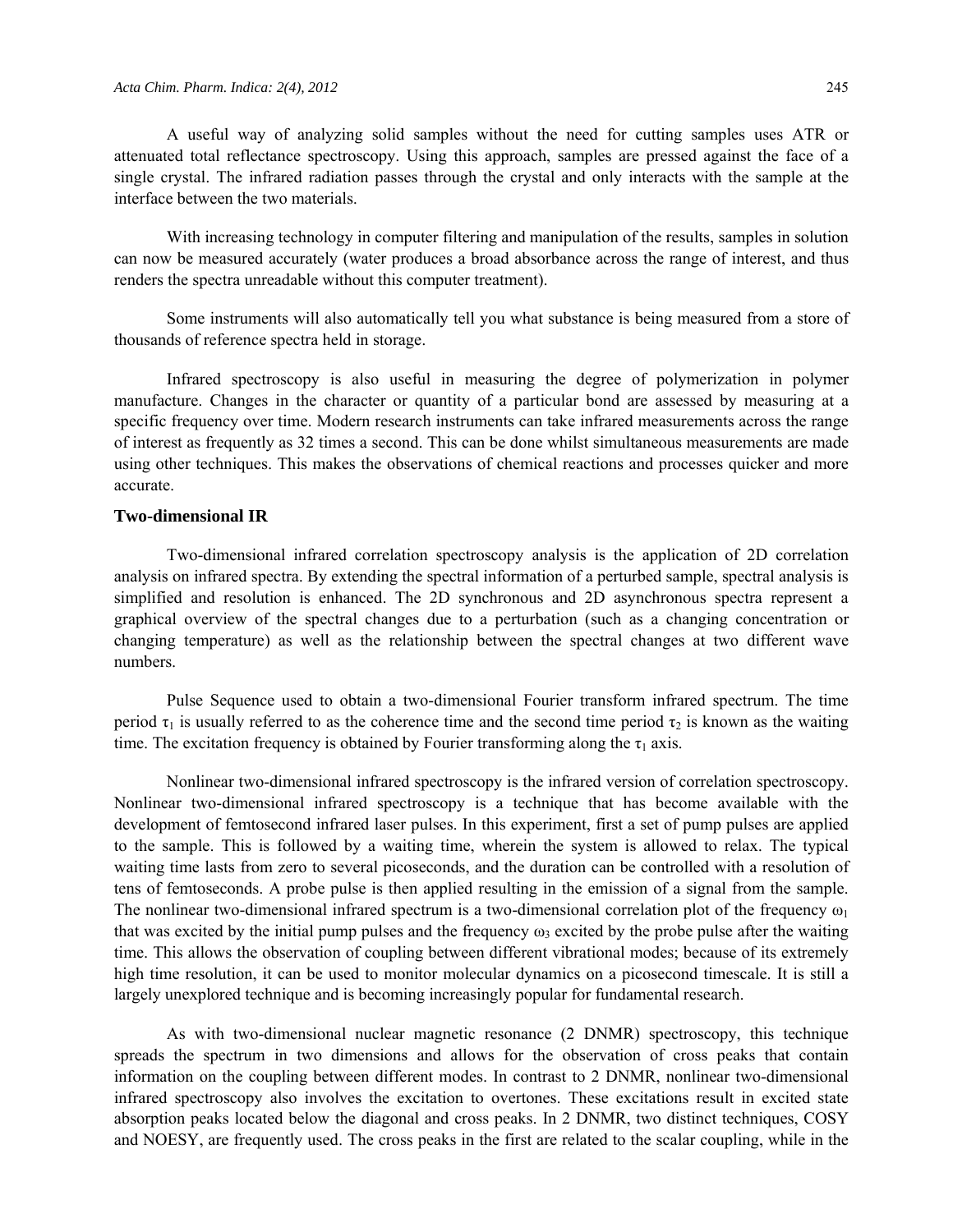latter they are related to the spin transfer between different nuclei. In nonlinear two-dimensional infrared spectroscopy, analogs have been drawn to these 2 DNMR techniques. Nonlinear two-dimensional infrared spectroscopy with zero waiting time corresponds to COSY, and nonlinear two-dimensional infrared spectroscopy with finite waiting time allowing vibrational population transfer corresponds to NOESY. The COSY variant of nonlinear two-dimensional infrared spectroscopy has been used for determination of the secondary structure content proteins.

#### **Scope of the study**

#### **Mid-infrared techniques commonly used for soil analysis**

Infrared (IR) spectroscopy is based on the interaction of molecules with electromagnetic energy in the infrared spectral region, which is in the wavelength range of 0.8-1000 μm. This IR range is commonly divided into four regions, labeled near-, mid-, thermal- and far infrared, respectively (Figure 1). The particularity of the mid-infrared range is that it includes the so-called fundamental vibrations of the molecules. When a molecule absorbs IR radiation at frequencies matching that of its own molecular vibrations, it results in an increase of the amplitude of the vibrations at these frequencies. Since each frequency corresponds to a given amount of energy and a specific molecular motion (e.g. stretching, bending or contracting of chemical bonds), the mid-IR spectrum can reveal the kind of molecular motions and bonds (functional groups) that are present in the molecule and hence can serve as a unique fingerprint of a specific compound. Furthermore, most functional groups have characteristic IR absorption bands that do not change much from one compound to another. By comparison, the near-infrared range is dominated by overtone sand combinations of these fundamental vibrations, which makes the interpretation of the NIR spectra much more difficult.



## **Fig. 1: The electromagnetic spectrum with emphasis on the ultra-violet – infrared range Reproduced from Viscarra Rossel et al. (2006)**

Nowadays, Fourier Transform Infrared (FTIR) is the preferred method for mid-IR spectroscopy as it provides quantitative information in a rapid and accurate fashion. A typical FTIR spectrometer obtains an infrared spectrum by collecting the interferogram of a sample signal, which contains all the infrared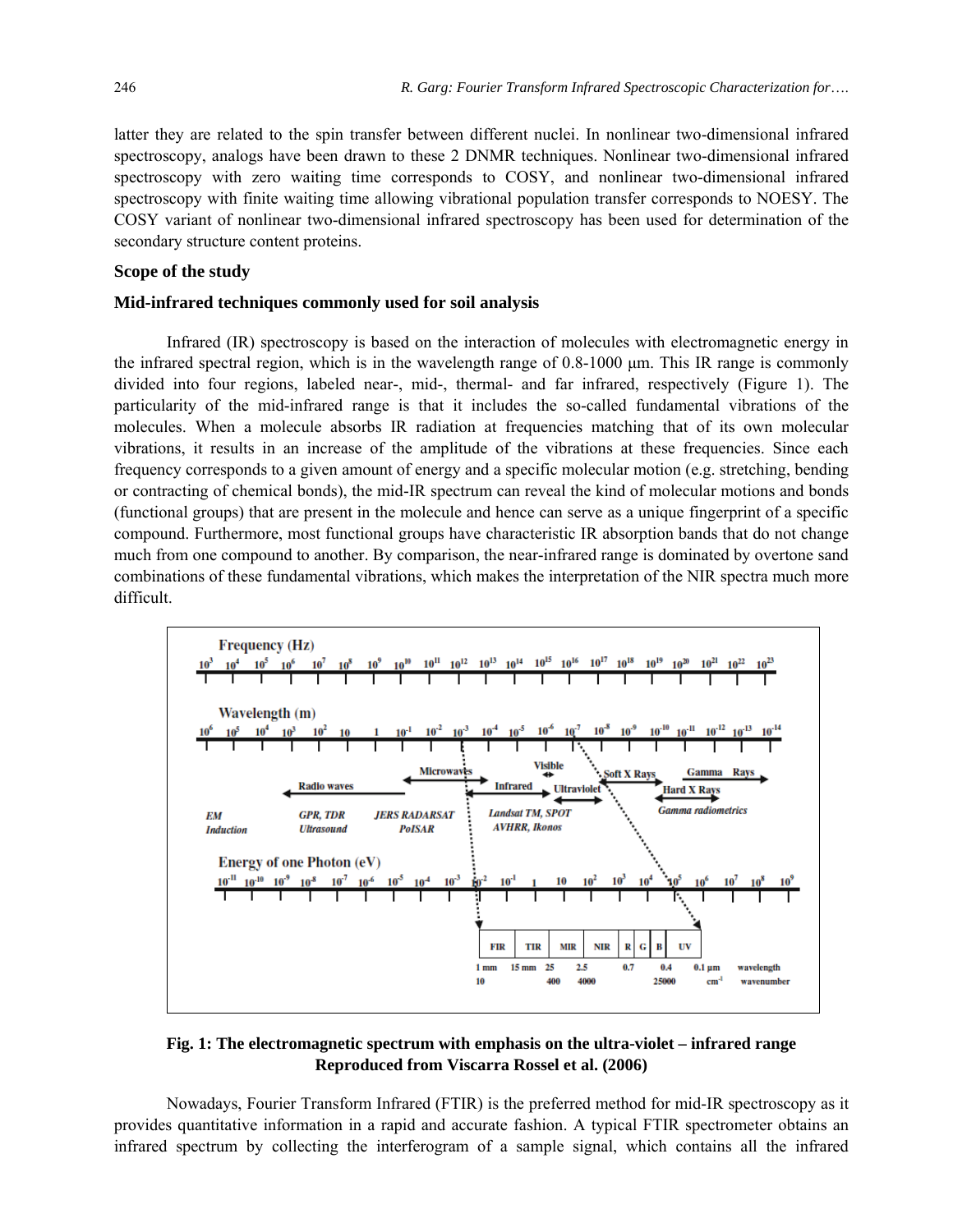frequencies, applies the Fourier transform to the digitized signal, and outputs the spectrum. Such a FTIR spectrometer relies on an interferometer, which splits to radiation beam into two beams that are recombined after a path difference has been introduced<sup>13</sup>. The most common interferometer is the so-called Michelson interferometer, which consists of a beam splitter located between two perpendicular mirrors, one of which can move along an axis perpendicular to its plane .At the beam splitter, the radiation beam from the infrared source is partially reflected to the fixed mirror and partially transmitted to the moveable mirror. The moveable mirror is moved in a highly controlled fashion to create the path difference between the two beams. After the beams return to the beam splitter, they interfere and are again partially transmitted and partially reflected to the detector. Due to the effect of the interference, the intensity of each beam passing to the detector and returning to the source depends on the path-length difference between the two beams. The two beams can undergo constructive interference, destructive interference or a combination of both, depending on the path-length difference. Constructive interference, which yields a maximum detector signal, occurs when the optical path difference is an integer multiple of the wavelength. The variation in the energy that reaches the detector as a function of the path difference yields the interferogram, which is the integral of all interference patterns produced by each wavelength. The detected interferogram can not be interpreted directly, but has to be "decoded" using the well-known Fourier Transformation (Griffiths&de Haseth1986). Fourier transform is typically thought of as decomposing a signal into its component frequencies and their amplitudes. The Fourier transform is an integral transform that re expresses a function in terms of sinusoidal basis functions, i.e. as a sum or integral of sinusoidal functions multiplied by some coefficients ("amplitudes"). The general idea is that a multiplication of the input waveform of unknown amplitude and frequency (interferogram signals) by a known reference frequency of unity amplitude (the analyzing wave) can give us the unknown amplitude and original frequency. Thus, by using a frequency-adjustable analyzing wave, each digitized point of the interferogram can be transformed from the time (or optical retardation) domain to the frequency domain, which results in the IR spectrum. When a single interferogram is thus Fourier-transformed, a so called single-beam spectrum is generated, which is the raw detector response versus the wavelength. In order to produce the absorption spectrum of a sample, the sample single beam spectrum must be normalized against a background spectrum taken with no sample in the beam path. The absorption spectrum can be presented equivalently as a transmittance (T= *I/I0*) or absorbance (A= log10*I0/I*) spectrum, where *I* is the intensity measured with the sample in the beam and *I0* is the intensity measured from the background spectrum .Direct transmittance is the oldest and most straightforward spectroscopic technique, which is based on the absorption of the IR radiation as it passes through the sample. Clearly, this technique is applicable only to samples that do not absorb all the incoming IR energy and are sufficiently transparent in this spectral range. For highly absorbent samples, such assoils, it is necessary to prepare a pellet that embeds the soil sample in a transparent matrix, most usually KBr. The pellet preparation involves grounding 2-3 mg of soil with  $\sim$ 1 g of KBr using a mortar and pestle and using a hydraulic press and die to create a thin, IR transparent disk. The main advantage of this technique is that it yields very clear and information-rich signals. Its main disadvantages are the lengthy preparation required to prepare the pellets and the fact that it is difficult to obtain quantitative results. Also, since only a few mg of soils are used for the preparation of each pellet, the resulting spectrum may not be representative the bulk soil. For these reasons, transmittance measurements are rather rarely used in soil analysis and the reflectance and photoacoustic methods are preferred.

#### **Physical and chemical properties of selected minerals**

#### **Bentonite**

Bentonite feels greasy and soap-like to the touch<sup>14</sup>. Freshly exposed bentonite is white to pale green or blue and, with exposure, darkens in time to yellow, red, or brown .The special properties of bentonite are an ability to form thixotrophic gels with water, an ability to absorb large quantities of water with an accompanying increase in volume of as much as 12–15 times its dry bulk, and a high cation exchange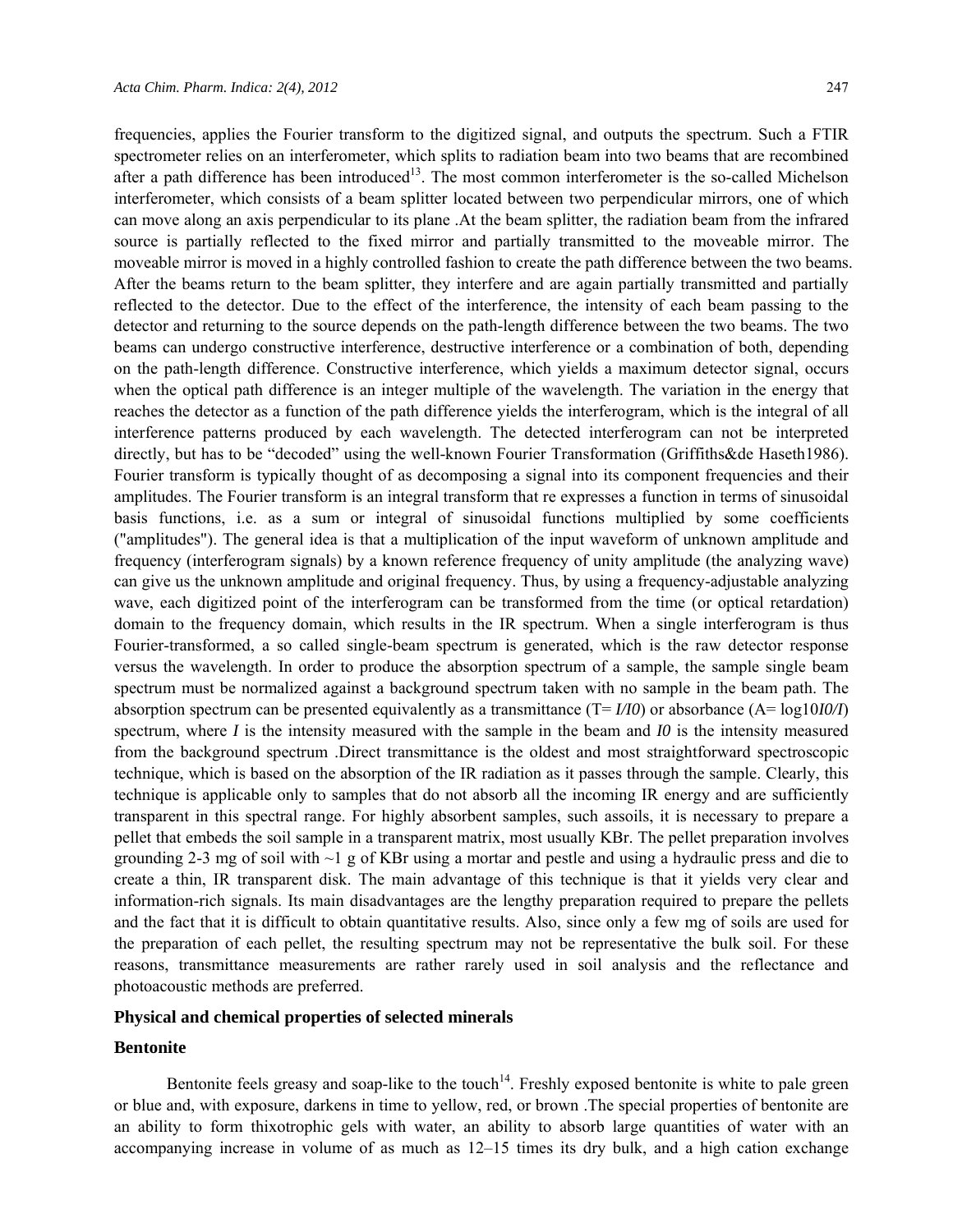capacity. Substitutions of silicon by cations produce an excess of negative charges in the lattice, which is balanced by cations (Na<sup>+</sup>, K<sup>+</sup>, Mg<sup>2+</sup>, Ca<sup>2+</sup>) in the interlayer space. These cations are exchangeable due to their loose binding and, together with broken bonds (approximately 20% of exchange capacity), give montmorillonite a rather high (about 100 meq/100 g) cation exchange capacity, which is little affected by particle size. This cation exchange capacity allows the mineral to bind not only inorganic cations such as caesium but also organic cations such as the herbicides diquat, paraquat  $15-16$ , and even bio-organic particles such as rheoviruses and proteins  $17-18$ , which appear to act as cations. Variation in exchangeable cations affects the maximum amount of water uptake and swelling. These are greatest with sodium and least with potassium and magnesium. Interstitial water held in the clay mineral lattice is an additional major factor controlling the plastic, bonding, compaction, suspension, and other properties of montmorillonite group clay minerals. Within each crystal, the water layer appears to be an integral number of molecules in thickness. Physical characteristics of bentonite are affected by whether the montmorillonite composing it has water layers of uniform thickness or whether it is a mixture of hydrates with water layers of more than one thickness. Loss of absorbed water from between the silicate sheets takes place at relatively low temperatures (100–200 $^{\circ}$ C). Loss of structural water (i.e., the hydroxyls) begins at 450–500 $^{\circ}$ C and is complete at 600– 750°C. Further heating to 800–900°C disintegrates the crystal lattice and produces a variety of phases, such as mullite, cristobalite, and cordierite, depending on initial composition and structure. The ability of montmorillonite to rapidly take up water and expand is lost after heating to a critical temperature, which ranges from 105 to 390°C, depending on the composition of the exchangeable cations. The ability to take up water affects the utilization and commercial value of bentonite. Montmorillonite clay minerals occur as minute particles, which, under electron microscopy, appear as aggregates of irregular or hexagonal flakes or, less commonly, of thin laths<sup>19</sup>. Differences in substitution affect and in some cases control morphology

## **Kaolin**

Kaolinite, the main constituent of kaolin, is formed by rock weathering. It is white, greyish-white, or slightly colored. It is made up of tiny, thin, pseudo hexagonal, flexible sheets of triclinic crystal with a diameter of 0.2–12  $\mu$ m. It has a density of 2.1–2.6 g/cm<sup>3</sup>. The cation exchange capacity of kaolinite is considerably less than that of montmorillonite, in the order of  $2-10$  meg/100 g, depending on the particle size, but the rate of the exchange reaction is rapid, almost instantaneous. Kaolinite adsorbs small molecular substances such as lecithin, quinoline, paraquat, and diquat, but also proteins, poly acrylonitrile, bacteria, and viruses<sup>20</sup>. The adsorbed material can be easily removed from the particles because adsorption is limited to the surface of the particles (planes, edges), unlike the case with montmorillonite, where the adsorbed molecules are also bound between the layers (Weber et al., 1965). Upon heating, kaolinite starts to lose water at approximately 400°C, and the dehydration approaches completeness at approximately 525°C (Grim, 1968). The dehydration depends on the particle size and crystallinity.

## **Sources of human and environmental exposure**

#### **Natural occurrence**

**Bentonite:** Bentonite derived from ash falls tends to be in beds of uniform thickness (from a few millimetres to 15 m) and extensive over large areas .Bentonite from ash falls and other sources occurs worldwide in strata spanning a broad range of ages, but is most abundant in Cretaceous or younger rocks. Bentonite is a widely distributed material. Accordingly, its major component, montmorillonite, occurs abundantly as dust at and near surface deposits of bentonite and is dispersed widely by air and moving water. Montmorillonite is thus ubiquitous in low concentrations worldwide in soil, in the sediment load of natural waters, and in airborne dust. Biodegradation appears minimal, if it occurs at all, and there is no evidence of or reason to suspect accumulation in the foodchain. Abiotic degradation of bentonite into other minerals takes place only on a geological time scale.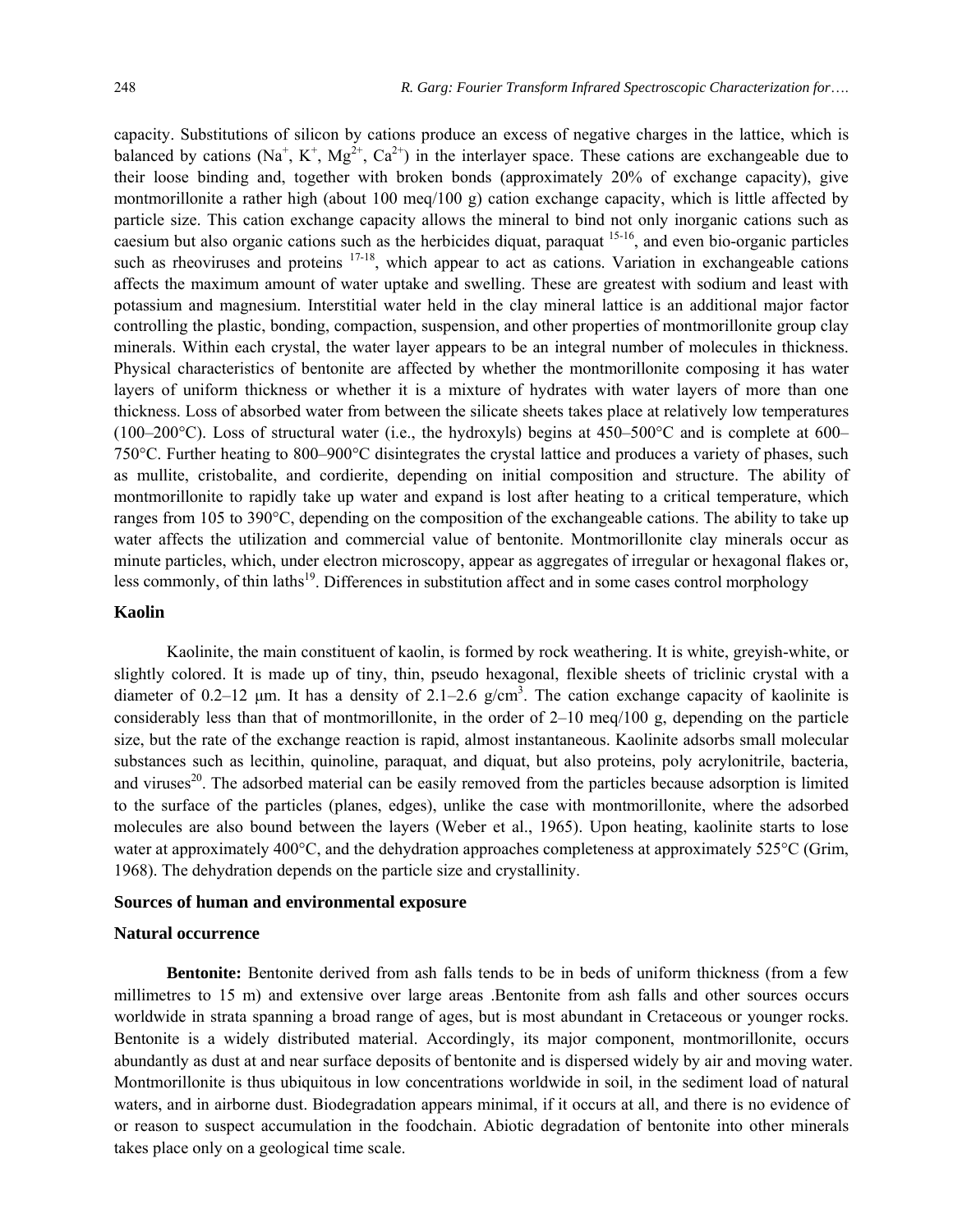#### **Kaolin**

Kaolin and the clay mineral kaolinite are natural components of the soil and occur widely in ambient air as floating dust. Kaolinite is formed mainly by decomposition of feldspars (potassium feldspars), granite, and aluminium silicates. It is also not uncommon to find kaolin deposited together with other minerals (illite, bentonite). The process of kaolin formation is called kaolinization .Kaolinite formation occurs in three ways:

- Crumbling and transformation of rocks due to the effects of climatic factors (Zettlitz type);
- Transformation of rocks due to hydrothermal effects (Cornwall type); and
- Formation by climatic and hydrothermal effects (mixed type).

The type of clay mineral formed during the decay of rocks containing aluminium silicates is influenced by the climate, the aluminium/silicon ratio, and pH. Conditions conducive for kaolinite formation are strong dissolution of Ca<sup>2+</sup>, Mg<sup>2+</sup>, and K<sup>+</sup> ions and the presence of H+ ions (pH 4–5).

Kaolinite quarries can be categorized according to the geo historical age of the parent rock:

- Precambrian (Ukraine, Spain, Czech and Slovak republics)
- Postcambrian (Cornwall, England, and Ural Mountains, Russia)
- Palaeovolcanite (Meissen, Germany)
- Neovolcanite (Tokaj Mountain, Hungary).

Kaolinite can also be categorized according to whether it remained at the place of formation or was transported $^{21}$  :

- *Primary*: lateritic types formed mainly under tropical climatic conditions (South America, Africa, Australia); and
- *Secondary*: transported by different forces, water, wind (Georgia, USA).

Owing to the different ways in which kaolin can form, several kinds of minerals may occur in natural kaolins. For example, the kaolin of Cornwall, England, contains 10–40% kaolinite; the rest is made of quartz, mica, and feldspar. The kaolin of Georgia, USA, contains 85–95% kaolinite, as well as quartz, muscovite, and feldspar<sup>22</sup>.

## **Objectives of the study**

## **Fourier transform infrared spectroscopy**.

Fourier transform infrared (FTIR) spectroscopy is a measurement technique that allows one to record infrared spectra. Infrared light is guided through an interferometer and then through the sample (or vice versa). A moving mirror inside the apparatus alters the distribution of infrared light that passes through the interferometer. The signal directly recorded, called an "interferogram", represents light output as a function of mirror position. A data-processing technique called Fourier transform turns this raw data into the desired result (the sample's spectrum): Light output as a function of infrared wavelength (or equivalently, wave number). As described above, the sample's spectrum is always compared to a reference.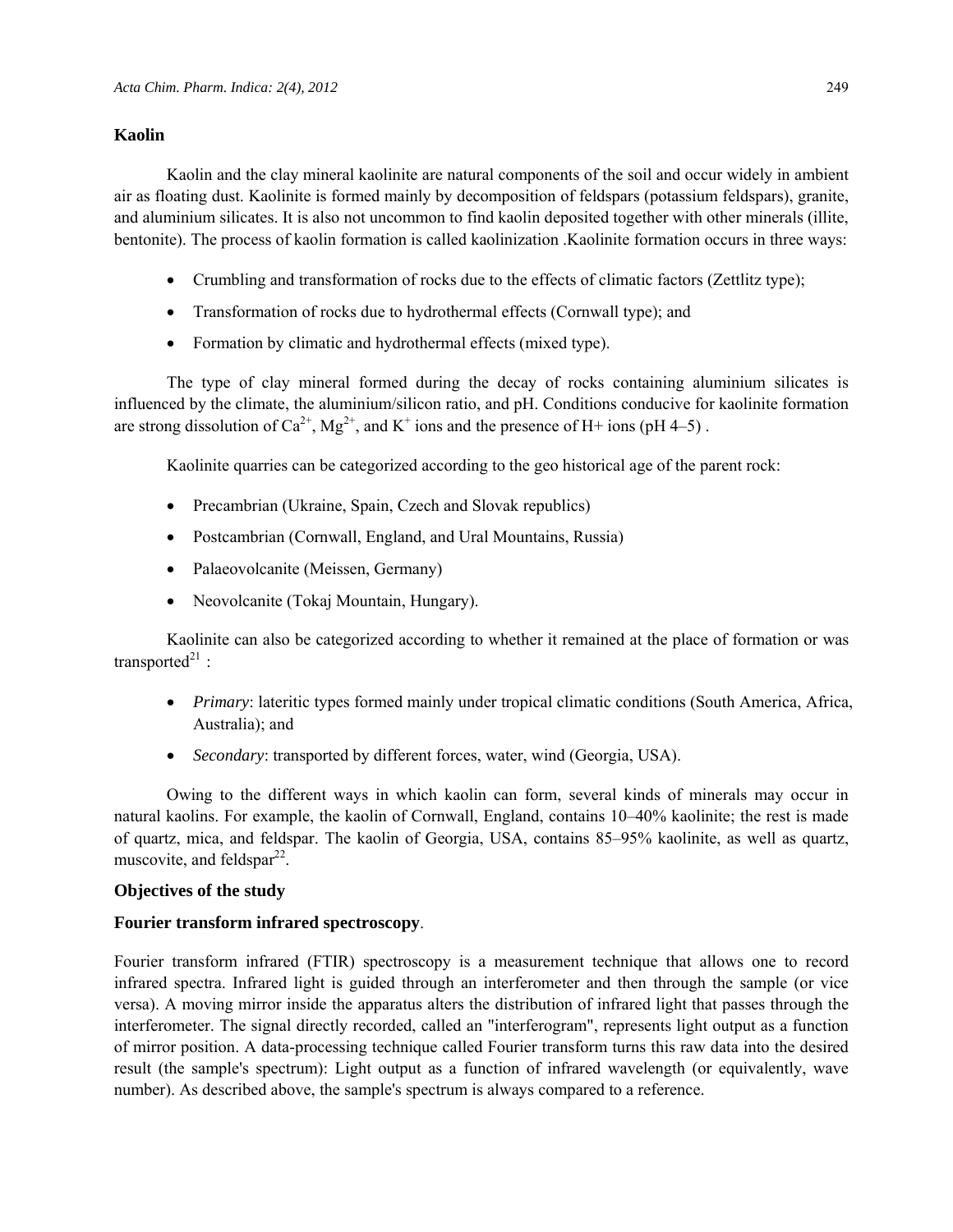There is an alternate method for taking spectra (the "dispersive" or "scanning monochromator" method), where one wavelength at a time passes through the sample. The dispersive method is more common in UV-Vis spectroscopy, but is less practical in the infrared than the FTIR method. One reason that FTIR is favored is called "Fellgett's advantage"<sup>23</sup> or the "multiplex advantage": The information at all frequencies is collected simultaneously, improving both speed and signal-to-noise ratio. Another is called "Jacquinot's Throughput Advantage": A dispersive measurement requires detecting much lower light levels than an FTIR measurement<sup>3</sup>. There are other advantages, as well as some disadvantages, but virtually all modern infrared spectrometers are FTIR<sup>24-25</sup> instruments.

### **Research methodology**

#### **Special effects**

The simplest and most important IR bands arise from the "normal modes," the simplest distortions of the molecule. In some cases, "overtone bands" are observed. These bands arise from the absorption of a photon that leads to a doubly excited vibrational state. Such bands appear at approximately twice the energy of the normal mode. Some vibrations, so-called 'combination modes," involve more than one normal mode. The phenomenon of Fermi resonance can arise when two modes are similar in energy; Fermi resonance results in an unexpected shift in energy and intensity of the bands.

#### **Practical IR spectroscopy**

The infrared spectrum of a sample is recorded by passing a beam of infrared light through the sample. When the frequency of the IR is the same as the vibrational frequency of a bond, absorption occurs. Examination of the transmitted light reveals how much energy was absorbed at each frequency (or wavelength). This can be achieved by scanning the wavelength range using a monochromator. Alternatively, the whole wavelength range is measured at once using a Fourier transform instrument and then a transmittance or absorbance spectrum is generated using a dedicated procedure. Analysis of the position, shape and intensity of peaks in this spectrum reveals details about the molecular structure of the sample<sup>26</sup>.

This technique works almost exclusively on samples with covalent bonds. Simple spectra are obtained from samples with few IR active bonds and high levels of purity. More complex molecular structures lead to more absorption bands and more complex spectra. The technique has been used for the characterization of very complex mixtures. Spectra issues with Infrared Flourescense are rare.

#### **Sample preparation**

Gaseous samples require a sample cell with a long path length to compensate for the diluteness. The path length of the sample cell depends on the concentration of the compound of the interest. A simple glass tube with length of 5 to 10 cm equipped with infrared windows at the both ends of the tube can be used for concentrations down to several hundred ppm. Sample gas concentrations well below ppm can be measured with a White's cell in which the infrared light is guided with mirrors to travel through the gas. White's cells are available with optical path length starting from 0.5 m up to hundred meters.

Liquid samples can be sandwiched between two plates of a salt (commonly sodium chloride, or common salt, although a number of other salts such as potassium bromide or calcium fluoride are also used).The plates are transparent to the infrared light and do not introduce any lines onto the spectra.

Solid samples can be prepared in a variety of ways. One common method is to crush the sample with an oily mulling agent (usually Nujol) in a marble or agate mortar, with a pestle. A thin film of the mull is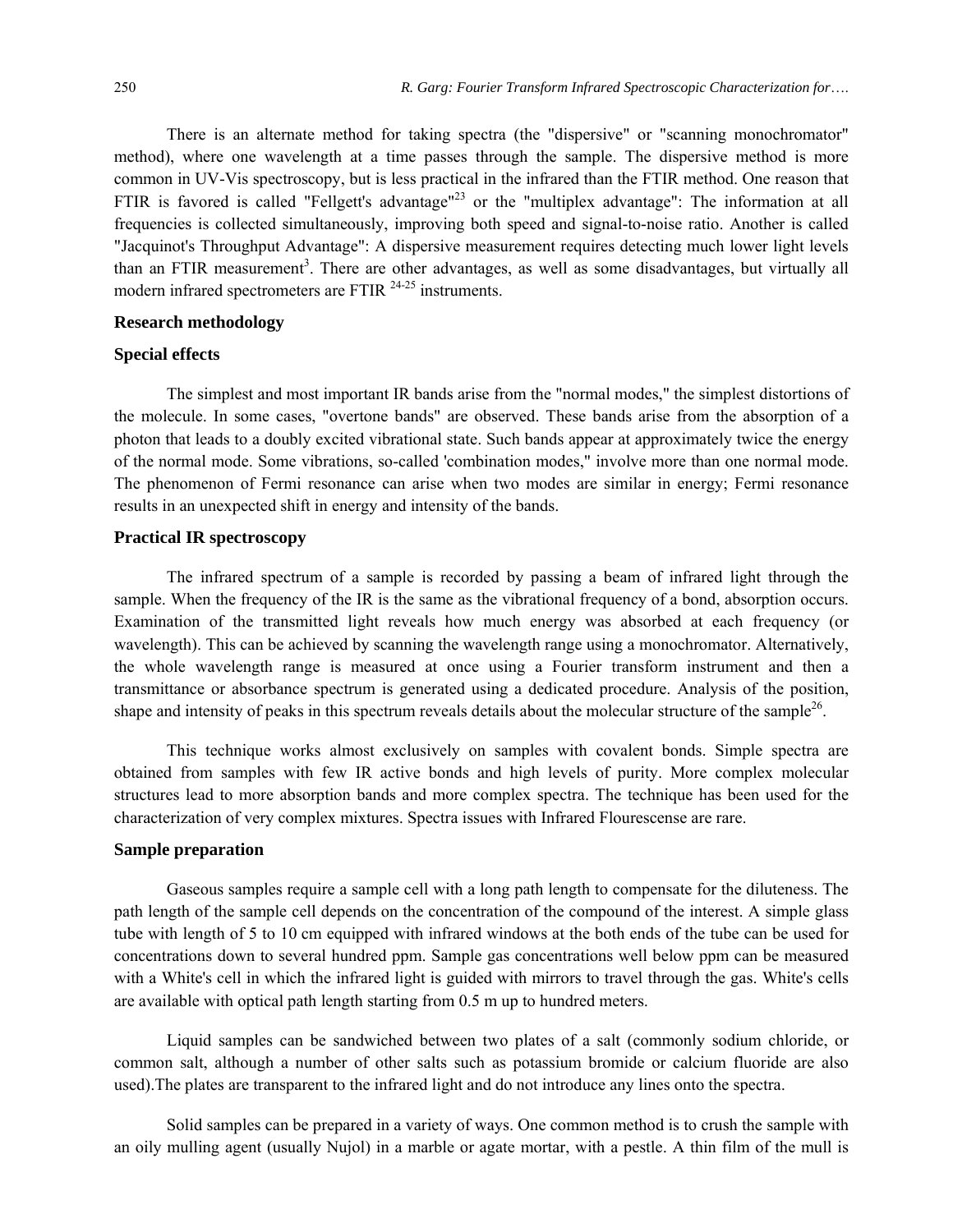smeared onto salt plates and measured. The second method is to grind a quantity of the sample with a specially purified salt  $^{27}$ (usually potassium bromide) finely (to remove scattering effects from large crystals). This powder mixture is then pressed in a mechanical press to form a translucent pellet through which the beam of the spectrometer can pass. A third technique is the "cast film" technique, which is used mainly for polymeric materials. The sample is first dissolved in a suitable, non hygroscopic solvent. A drop of this solution is deposited on surface of KBr or NaCl cell. The solution is then evaporated to dryness and the film formed on the cell is analysed directly. Care is important to ensure that the film is not too thick otherwise light cannot pass through. This technique is suitable for qualitative analysis. The final method is to use microtomy to cut a thin  $(20-100 \,\mu m)$  film from a solid sample. This is one of the most important ways of analysing failed plastic products for example because the integrity of the solid is preserved.

In photoacoustic spectroscopy the need for sample treatment is minimal. The sample, liquid or solid, is placed into the sample cup which is inserted into the photoacoustic cell which is then sealed for the measurement. The sample may be one solid piece, powder or basically in any form for the measurement. For example, a piece of rock can be inserted into the sample cup and the spectrum measured from it.

It is important to note that spectra obtained from different sample preparation methods will look slightly different from each other due to differences in the samples' physical states.

#### **Comparing to a reference**

A beam of infrared light is produced, passed through an interferometer and then split into two separate beams. One is passed through the sample, the other passed through a reference. The beams are both reflected back towards a detector, however first they pass through a splitter, which quickly alternates which of the two beams enters the detector. The two signals are then compared and a printout is obtained. This "two-beam" setup gives accurate spectra even if the intensity of the light source drifts over time.

To take the infrared spectrum of a sample, it is necessary to measure both the sample and a "reference" (or "control")  $^{28}$ . This is because each measurement is affected by not only the light-absorption properties of the sample, but also the properties of the instrument (for example, what light source is used, what infrared detector is used, etc.). The reference measurement makes it possible to eliminate the instrument influence. Mathematically, the sample transmission spectrum is divided by the reference transmission spectrum.

The appropriate "reference" depends on the measurement and its goal. The simplest reference measurement is to simply remove the sample (replacing it by air). However, sometimes a different reference is more useful. For example, if the sample is a dilute solute dissolved in water in a beaker, then a good reference measurement might be to measure pure water in the same beaker. Then the reference measurement would cancel out not only all the instrumental properties (like what light source is used), but also the lightabsorbing and light-reflecting properties of the water and beaker, and the final result would just show the properties of the solute (at least approximately).

A common way to compare to a reference is sequentially: first measure the reference, then replace the reference by the sample and measure the sample. This technique is not perfectly reliable; if the infrared lamp is a bit brighter during the reference measurement, then a bit dimmer during the sample measurement, the measurement will be distorted. More elaborate methods, such as a "two-beam" setup can correct for these types of effects to give very accurate results. The Standard addition method can be used to statistically cancel these errors.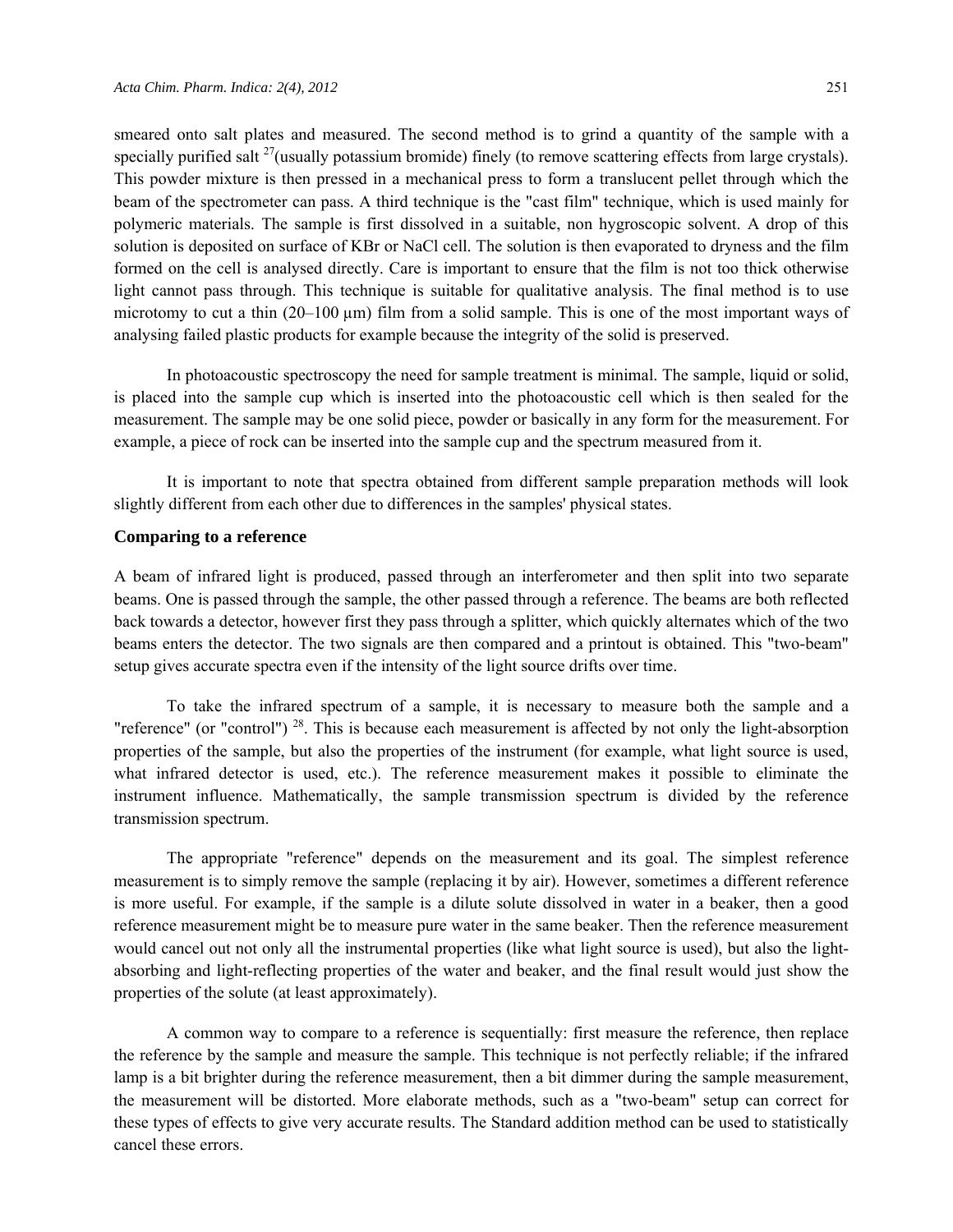## **REFERENCES**

- 1. Z. Adamis and B. K. Krass, Studies on the Cytotoxicity of Ceramic Respirable Dusts using Invitro and *In Vivo* Test Systems. Ann Occup Hyg, **35**, 469–483 (1991).
- 2. Z. Adamis and M. Timár, Effects of Various Mineral Dusts on Macrophages *In Vitro*, IntArch Occup Environ Health, **37**, 301–307 (1976).
- 3. Z. Adamis and M. Timár, Studies on the Effect of Quartz, Bentonite and Coal Dust Mixtureson Macrophages *In Vitro*, Br J Exp Pathol, **59**, 411–415 (1978).
- 4. Z. Adamis and M. Timár, Investigations of the Effects of Quartz, Aluminium Silicates Andcolliery Dusts on Peritoneal Macrophages, in, R. C. Brown, I. P. Gormley, M. Chamberlain and R. Davies Ed., The *In Vitro* Effects of Mineral Dusts. London, Academic Press (1980) pp. 13–18.
- 5. Z. Adamis, E. Tátrai, M. Timár and G. Ungváry, Evaluation of Dust Toxicity by Short-Termmethods. in, E. G. Beck and J. Bignon, Ed. *In Vitro* Effects of Mineral Dusts: 3rd Internationalworkshop, NATO Advanced Research Workshop on *In Vitro* Effects of Mineral Dusts, Schluchsee, Berlin, Springer-Verlag, pp 453–458 (1985) (NATO Advanced Science Institutes Series.
- 6. Z. Adamis, M. Timár, L. Köfler, E. Tátrai and G. Ungváry, Biological Effects of the Respirabledusts from Ore Mines. Environ Res., **41**, 319–326 (1986).
- 7. Z. Adamis, E. Tátrai, K. Honma and G. Ungváry, Studies (1998).
- 8. M. R. Bailey, F. A. Fry and A. C. James, The Long-Term Clearance Kinetics of Insoluble Particles from the Human Lung. Ann Occup Hyg, **26**, 273–290 (1982).
- 9. S. W. Bailey, Structures of layer silicates, In, G. W. Brindley and G. Brown Ed., Crystal Structures of Clay Minerals and their X-ray Identification, London, Mineralogical Society (1980a) pp. 1–123.
- 10. Y. S. Cheng, Y. Yamada, H. C. Yeh and D. L. Swift, Diffusional Deposition of Ultrafine Aerosols in a Human Nasal Cast. J Aerosol Sci., **19**, 741–751 (1988).
- 11. F. M. Daugherty, Effects of some Chemicals used in Oil Well Drilling on Marine Animals Sewage Ind. Wastes, **23**, 1282–1287 (1951).
- 12. R. Davies, Factors Involved in the Cytotoxicity of Kaolinite Towards Macrophages in vitro.Environ Health Perspect, **51**, 249–252 (1983).
- 13. R. W. Edenfield, A Clinical and Roentgenological Study of Kaolin Workers. Arch EnvironHealth, **1**, 392–403 (1960).
- 14. C. M. Fan and P. C. Aw, Processing of Illite powder in Bidor, Perak: a Study of the Process and the Potential uses of Illite Clay, Bull. Geol. Soc. Malaysia, **24**, 67–77 (1989).
- 15. H. Gattner, Die Bleicherde-Lunge, Arch Gewerbepathol Gewerbehyg, **13**, 508–516 (1955).
- 16. H. E. Gaudette, J. L. Edes and R. E. Grim, The Nature of Illite, in, W. F. Bradley and S. W. Bailey Ed. Clays and Clay Minerals. Oxford, Pergamon Press (1966) pp. 33–48.
- 17. L. W. Hale, J. Gough, E. J. King and G. Nagelschmidt, Pneumoconiosis of Kaolin Workers, Br. J. Ind. Med., **13**, 251–259 (1956).
- 18. J. Hlava and Ein Fall Von, Silico-Aluminosis (Kaolinosis) Der Lunge, Wiener Klin Rundschau (1897).
- 19. ILO, Meeting of Experts on the International Classification of Radiographs of the Pneumoconioses, Geneva, International Labour Office (1959) pp. 63–69